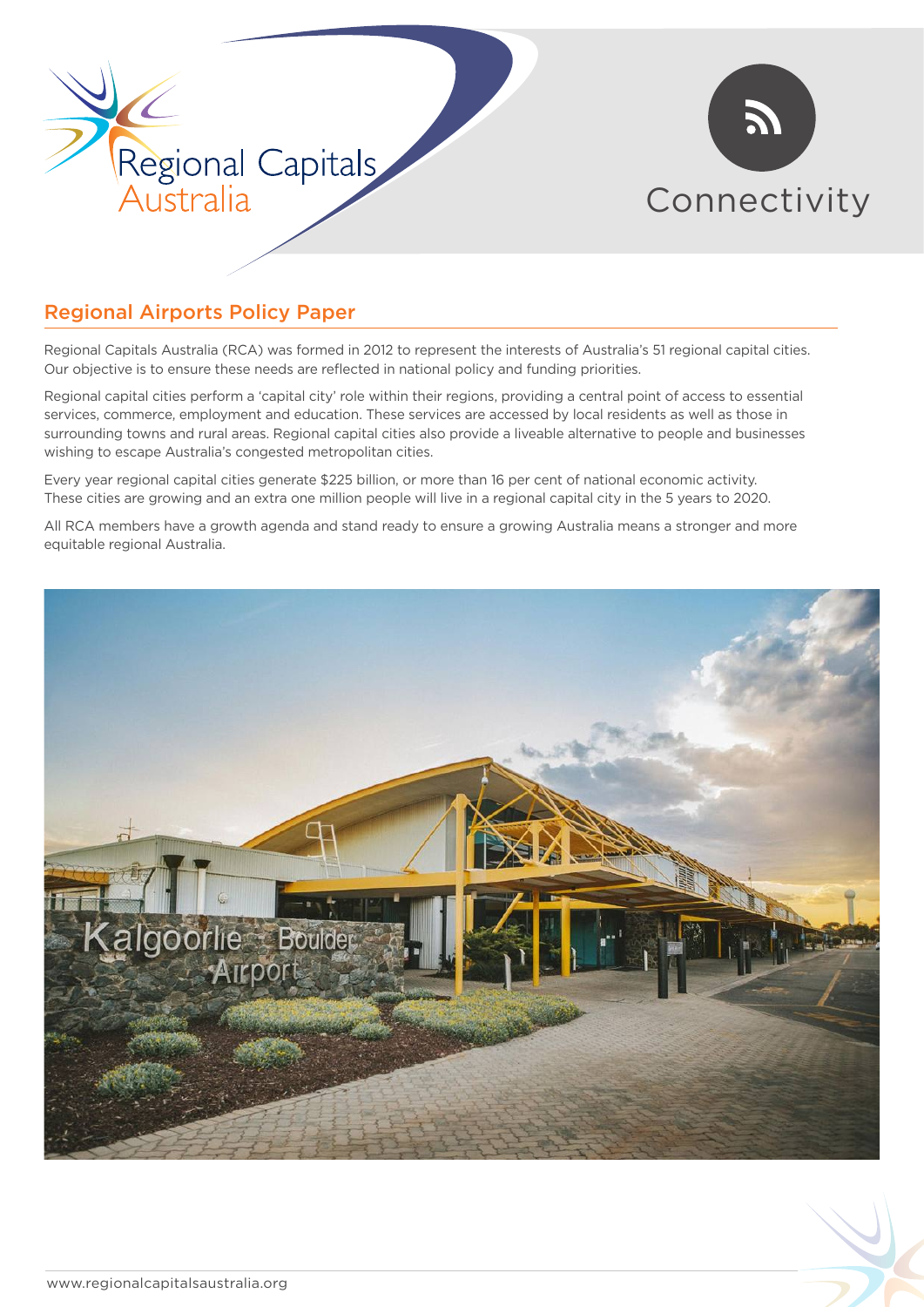



Regional airports are an enabler of the social and economic life of Australia's regional cities. They are part of the infrastructure that connects regional cities to Australia's capital cities and to our international trading partners. They bring individuals, families and friends together, connect businesses to their customers and suppliers, and are hubs for emergency and medical services for regional communities.



# **The Contribution**

Regional airports are woven into the fabric of rural and regional life and in many cases this connection extends to community ownership. The Australian Local Government Association (ALGA) estimates that more than 200 regional airports and aerodromes are owned and operated by local governments across Australia.

# 40% of passengers are regional

These regional airports are well patronised, playing a critical role in connecting Australians to each other. The Bureau of Infrastructure, Transport and Regional Economics (BITRE) notes that of Australia's 61.08 million domestic aviation passengers in 2018, 24.92 million (or about 40 percent of the total) travelled through regional airports.

### *Economic Impact*

Regional airports have an important financial impact on regional economies and communities. They generate significant direct employment and economic activity, as well as indirectly through associated business, service and industry activity.

A 2019 Deloitte Access Economics report estimates that regional airports directly employed 1625 FTEs in 2016–17, who earned \$229 million and contributed \$477 million in value-add directly from their operations. Regional precinct level activities, including businesses located in airport precincts, such as office parks, retail, logistics operations and airlines were estimated to contribute a further \$2.2 billion.

Regional airports also support the attraction of staff to, and their retention in, regional and remote communities and make FIFO (Fly-in, Fly-out) employment possible. They make businesses more efficient and allow the operation of "just-intime" inventories and access to markets for often high-value or time-sensitive products. They facilitate freight services and same day business travel to metropolitan/capital cities to and from regional centres.

### *Trade, Tourism and Agriculture*

Regional airports enable the generation of wealth through tourism and trade. They create gateways to tourism attractions, enhance Australia's vegetable and animal production through aerial agriculture services like crop dusting and mustering and facilitate these products' quick delivery from the regions to national and international markets.

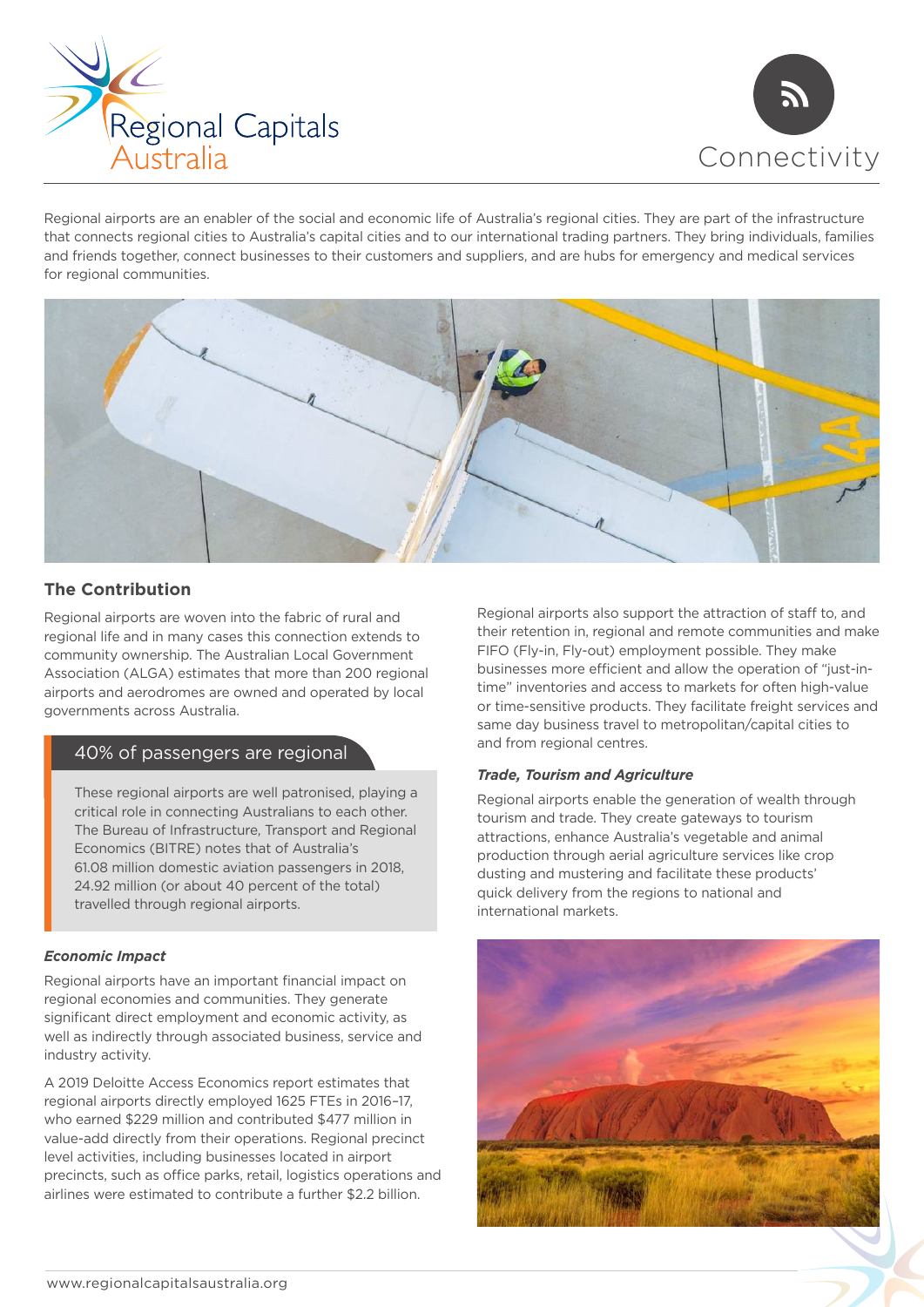



## *Health, Education, Justice and Emergency Services*

Australia's regional, rural and remote airports enhance the quality of life of those who work and live outside major cities. They assist to overcome disadvantage by allowing regional Australians to have access to specialist health, and education services that are otherwise not available locally and facilitate travel by health professionals to regional Australia to provide a wide range of specialist services.

These airports also play an essential role in saving lives by facilitating medical evacuations, collection and delivery of organ donations and search and rescue. For example, the Royal Flying Doctor Service (RFDS) provided 4,336 emergency evacuations in 2014–15 to people unable to get to a hospital or basic general practice due to their extreme geographic isolation. The RFDS predicates its operations on the availability of the regional and remote airport network throughout Australia.

In the educational sphere, regional airports enable children in regional areas to travel to capital cities and major regional centres to complete their school education and, post school, to pursue their careers by undertaking tertiary education or vocational courses away from home. Conversely, regional airports help overcome teacher shortages and ensure specialist teachers, often in STEM disciplines, can travel to schools in regional areas to offer specialist classes.

Access to justice is a fundamental right for all Australians and regional airports help ensure people can travel to major centres to see their lawyers, and that lawyers and courts can travel to regional communities to dispense justice and protect the rights of citizens.

Australia's regional airports also play a vital role in the protection of Australia's physical assets, enabling aerial firefighting in areas where road transport is impossible or would be too late. They also support law enforcement bodies, such as the Western Australia Police Air Support, and border protection agencies which operate out of Australia's regional airports, particularly in Northern and Western Australia.



# **The Challenges**

Australia's regional airports play a critical role in their communities. Some run at a profit and can plan to expand passenger flights, and freight transport, upgrade terminals and build enterprise areas. They help drive regional economies.

The simple fact, however, is that the majority of regional airports are under significant financial strain. Many are faced with ageing infrastructure, ever increasing security cost pressures, high staffing costs, community service costs and a disproportionately high regulatory cost burden.

### *Ageing Infrastructure and Stafng Costs*

Many regional airports, whose infrastructure often dates from World War II, are in need of urgent upgrades. However the costs of maintaining and upgrading regional infrastructure can be significantly higher than for airports in major population centres. Regional airports are also managing the increasing burden of costly ongoing security upgrades.

Financial pressures are exacerbated by the difficulty regional airports have in attracting and retaining skilled staff and the fact that they often have to use increased wages as a staff recruitment and retention tool.

### *Regulatory Costs*

CASA (Civil Aviation and Safety Authority) regulations and standards are necessary to ensure the safe and efective operation of Australia's airports. However, this comes at a cost.

## Higher import costs

It has been suggested that, on average, CASA's regulatory imposts are higher for regional and remote airports, comprising 12 percent of total expenditure, compared to about 4 percent for major airports and major regional airports.

In 2017, the majority of CASA's safety findings were associated with infrastructure issues at regional airports. The cost of meeting these necessary safety standards, especially at regional airports, can be very high, and place additional financial pressures on airports and local councils. In a worst case scenario, budget shortfalls leave many of these safety findings unresolved and pose a-longer-term risk for aviation operations to those regional communities.

In addition, changes to the air services provided to and from a particular airport have the potential to change the CASA categorisation of the airport and move it into a more tightly regulated category. This entails considerable expense and effort for an airport to meet the increased regulatory requirements.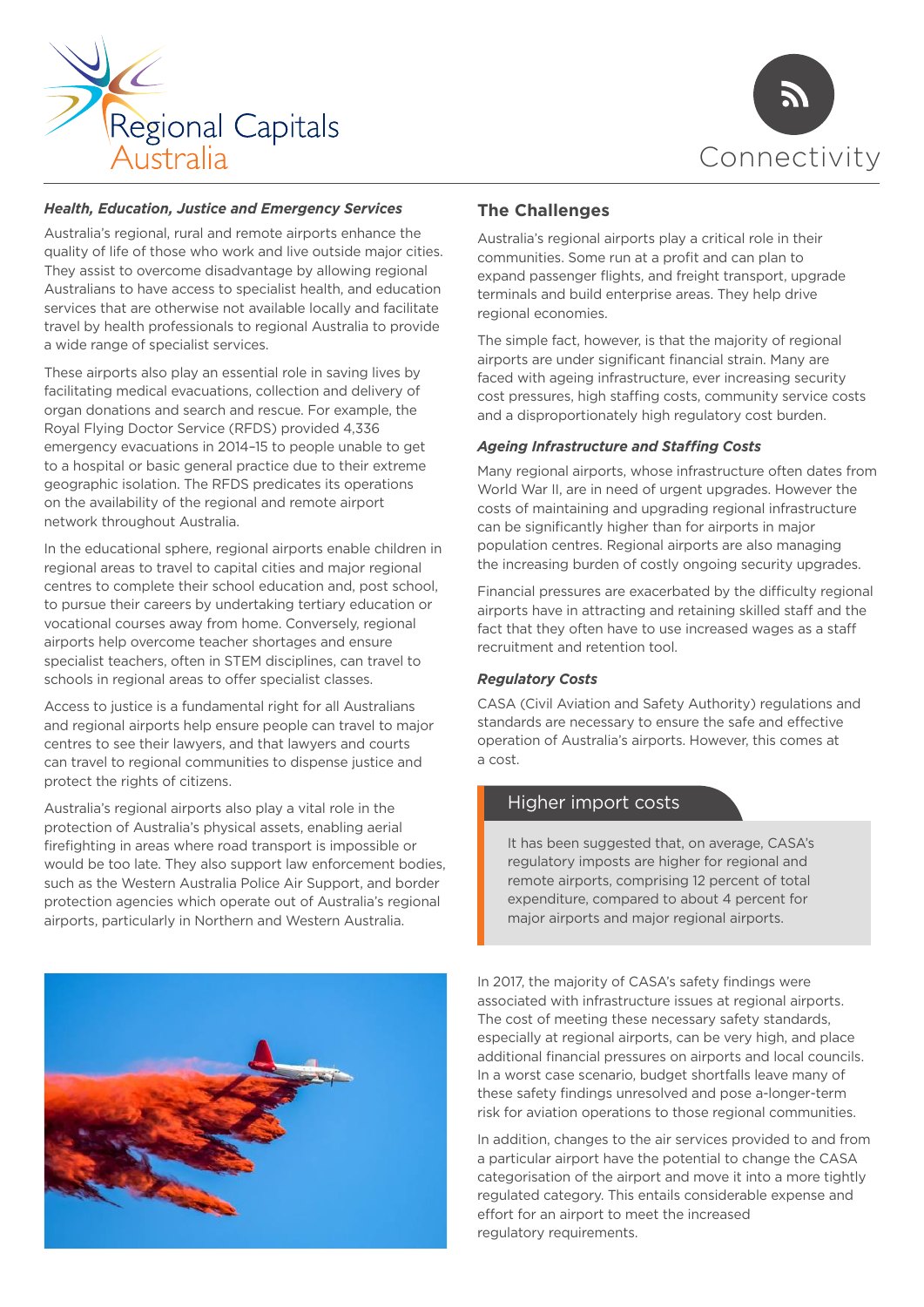

### *Technological Changes*

Technological improvements are also leading to additional costs. The introduction of heavier aircraft with consequent increased wear and tear on runways, taxiways and aprons has led to major remediation works for a number of airports.

Ensuring CASA compliance has led airports to upgrade lighting systems to the latest LED technology. While LED lights will provide savings in the longer term, they require specialist installation and immediate upfront replacements costs are substantial.

#### *Community Service Costs*

The provision of essential community services also drives additional cost imposts for regional airports.

While certification or registration is essential for the operation of regular public transport (RPT) services, many small regional airports without RPT services still incur the effort and cost of becoming registered. They do so in order to have published instrument approach procedures and facilitate essential services such as the Royal Flying Doctor Service.

#### *Financial Pressure*

Regional airports recognise the importance of the ongoing maintenance of their facilities and operations. In a 2016 report to the Australian Airports Association (AAA), ACIL Allen Consulting found that regional airports invested \$185 million in 2014–15 to maintain and improve their operations.

## 60% operate at a loss

However, the reality is that more than 60 percent of regional airports currently operate at a loss and depend upon cross-subsidisation by their local government owners who are already burdened by competing demands on their limited financial resources.

Existing resources will be further strained as expenditures rise by an estimated 38 percent over the next ten years. Many regional airports expect ongoing budget deficits, which across the regional airport network will amount to a minimum shortfall of \$170 million over the next decade.

#### *Lack of Reliable Funding*

Regional Capitals Australia (RCA) acknowledges the Government's support for regional Australians through many programs including the Building Better Regions Fund, Stronger Communities Programme, Stronger Regional Connectivity Package, and Regional Airports Program.

However, many regional airports simply cannot adequately compete with other infrastructure funding proposals in relation to the economic benefit that may be derived from government investment. Given their small size and operations, many regional airports' primary benefits are related to the interconnectivity and facilitation of essential services for the community. This limits their ability to compete for funding because these benefits are much more difficult to quantify.

While RCA warmly welcomes the \$100 million Regional Airports Program that will provide grants to upgrade infrastructure and deliver improved aviation safety and access at regional airports, it is concerned that this program is not ongoing and therefore does not allow for the long term planning needed.

#### *Inconsistent Asset Management*

RCA is concerned by the lack of a consistent national asset management framework for Australia's regional airports which can lead to the inefficient and potentially ineffective use of scarce resources. RCA believes Western Australia's Strategic Airport Asset and Financial Management Framework may have the capacity to help local councils to build the capability to better manage airport infrastructure.

Western Australia's Strategic Airport Asset and Financial Management Framework, which commenced on 1 July 2019, aims to develop a standardised template for asset management at regional public airports, including the determination of fees and charges required to maintain and replace assets.

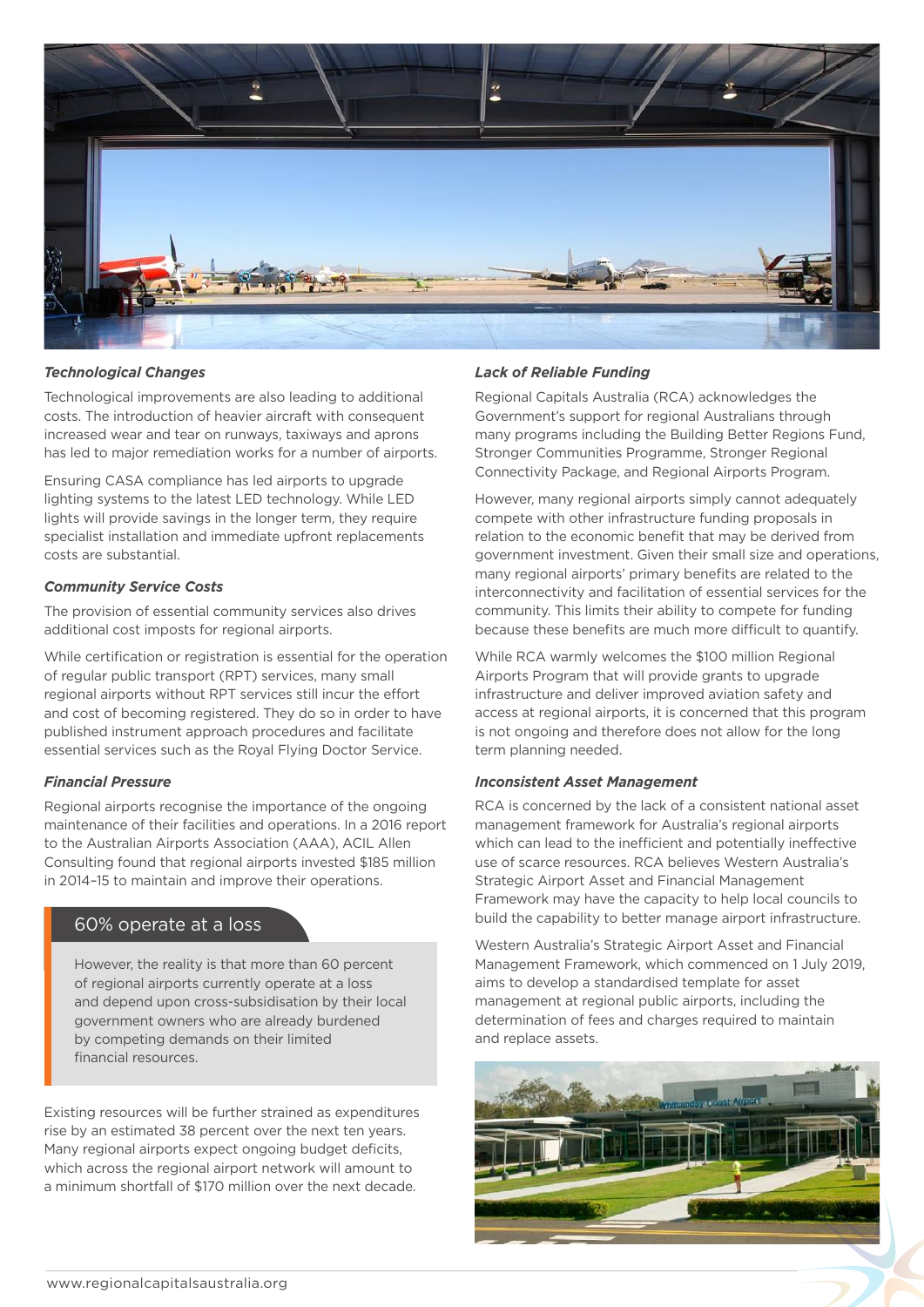

# Policy Recommendations

## **1. An integrated Approach to Connectivity**

Regional Capitals Australia recommends the Federal Government:

**•** work with RCA to implement a policy recognising the importance of regional airports in increasing the connectivity of regional Australia and to consider future planning and funding of regional airports in the same way as road and rail infrastructure.

The Federal Government has recognised the importance of roads through the ten-year, \$3.5 billion Roads of Strategic Importance initiative and the \$4.8 billion Roads to Recovery Program. It has also recognised the importance of the planning of future rail infrastructure by supporting the development of three faster rail business cases from capital cities to the regions: Melbourne to Greater Shepparton, Sydney to Newcastle and Brisbane to Moreton Bay/Sunshine Coast.

However, while regional airports are a key link in Australia's transport infrastructure chain, there are currently no specific ongoing investment pipelines for regional airports in the way there are for road and rail transport infrastructure.

# Regional Airports Program

The \$100 million Regional Airports Program is an excellent start, however, as it is not ongoing, it does not allow for the long term planning needed for either maintenance or expansion.



## **2. Ensuring the Sustainability of the Regional Aviation Network**

Regional Capitals Australia recommends the Federal Government provide:

- **•** the funding shortfall for essential maintenance and upgrades at regional airports, as part of the \$100m Regional Airports Program;
- **•** increased flexibility for programs like the Building Better Regions Fund to include funding for feasibility studies and business case development to allow regional airports to expand and to diversify their operational offerings;
- **•** certainty to ensure the ongoing operation and funding of the Regional Airports Program and the Regional Aviation Access Programme and its component programs (the Remote Airstrip Upgrade Programme, Remote Air Services Subsidy Scheme and the Remote Aerodrome Inspection Programme); and
- **•** in consultation with local councils as airport operators, review the funding of regional and remote aerodrome infrastructure and maintenance. The aim of the review is to ascertain whether financial support to such aerodromes should be increased, whether the current grants programs are the best means of financial assistance, and to determine the annual financial impact on councils of aerodrome operation and maintenance.

Regional Capitals Australia supports a traditional co-contribution model seen in other Federal funding initiatives, which would mean the Commonwealth contributes 50 per cent of the funding for regional airports, with the remaining half made up from contributions from the local council or airport operator and/or state government. However, Regional Capitals Australia would recommend some flexibility to allow this co-contribution model to be considered on a case-by-case basis.